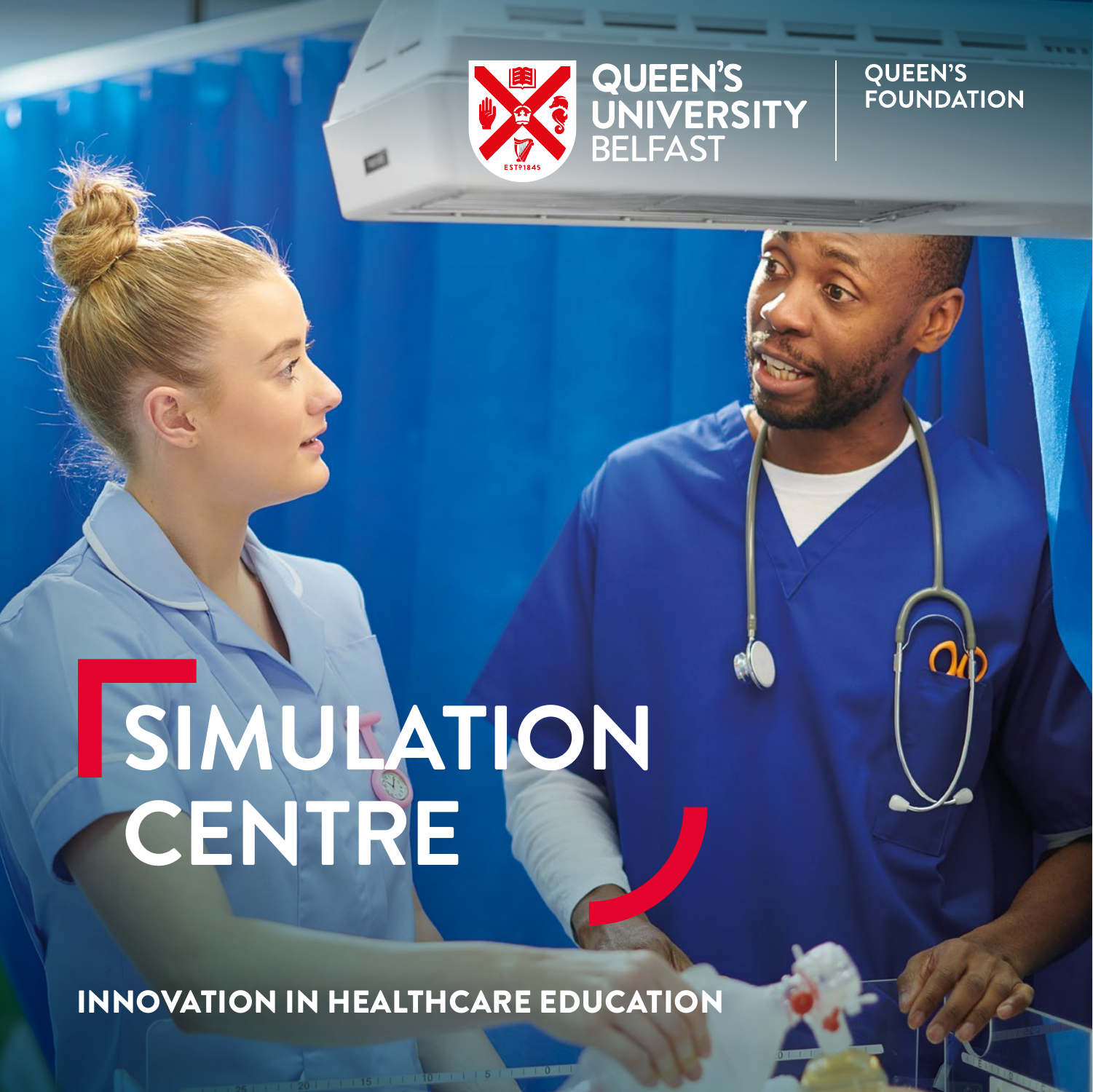Queen's University Belfast has a long history of training healthcare professionals, each of whom over the course of their career will care for thousands of patients in Northern Ireland and beyond.

Today's students need to be equipped with the skills to enable them to continue to provide excellence in patient care in increasingly complex and changing clinical environments.

The Queen's Simulation Centre will be one of the few in the UK to truly champion simulation based education with an interprofessional approach.

**Simulation based learning gives students the opportunity to rehearse and advance their ski and expertise, without risk, before transferring opportunity to rehearse and advance their skills and expertise, without risk, before transferring them to clinical practice".**

Medical, Nursing and Midwifery, Dentistry and Pharmacy students will train together in interactive scenarios that closely replicate the clinical setting. This will build on the University's experience and expertise to transform training and ultimately enhance the effectiveness and safety of patient care.

Your support will increase the Centre's capacity to train the best students to be the best healthcare professionals of the future.

> **Professor Gerry Gormley** MD FRCGP Professor of Simulation and Clinical Skills

## **IMPROVING PATIENT CARE**